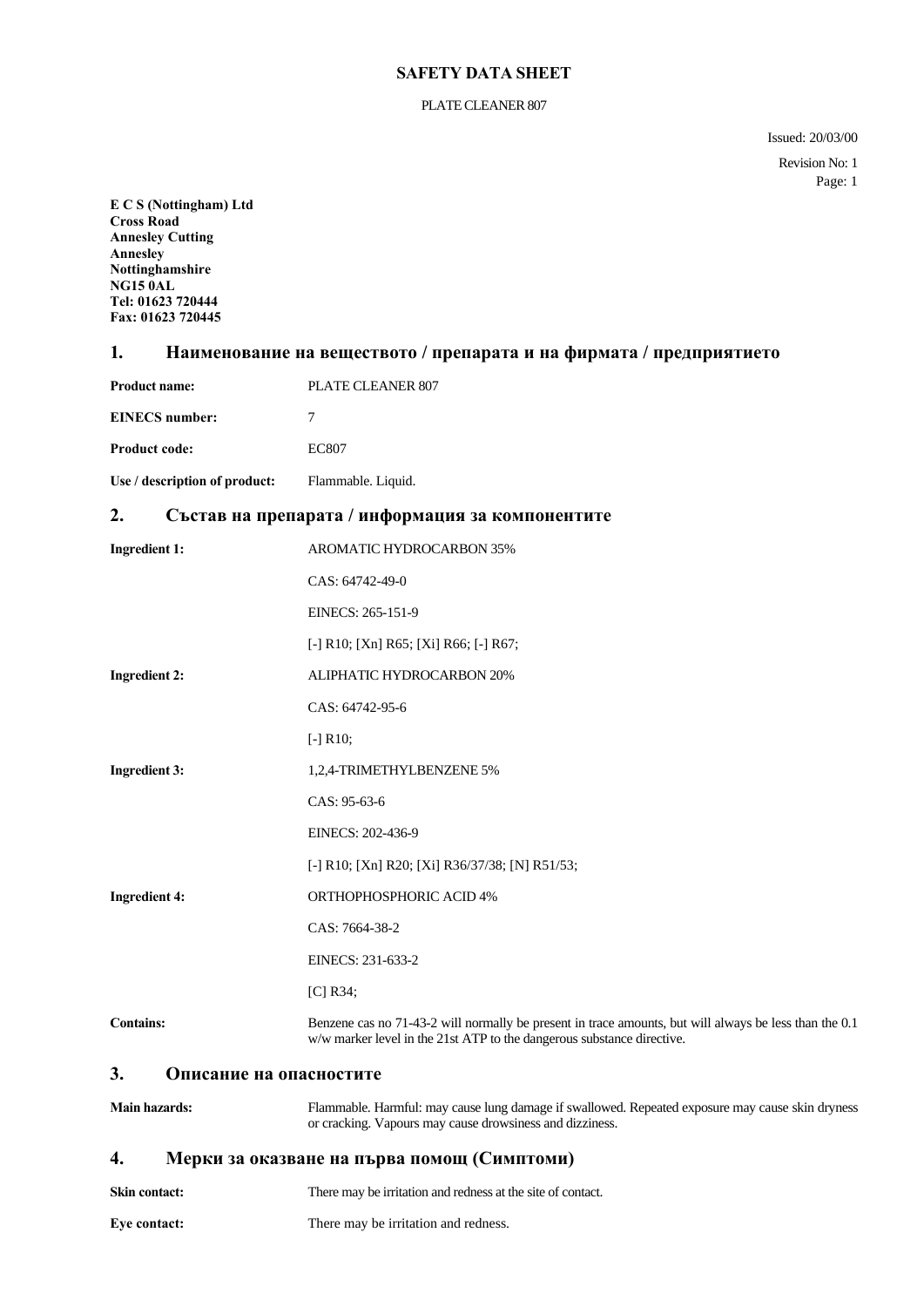## PLATE CLEANER 807

Issued: 20/03/00

|                                                                         | Revision No: 1<br>Page: 2                                                                                                                                                             |
|-------------------------------------------------------------------------|---------------------------------------------------------------------------------------------------------------------------------------------------------------------------------------|
| <b>Ingestion:</b>                                                       | Small amounts into the lungs may cause congestion.                                                                                                                                    |
| <b>Inhalation:</b>                                                      | High concentrations of vapour may cause irritation to the respiratory system.                                                                                                         |
| 4.                                                                      | Мерки за оказване на първа помощ (Действия)                                                                                                                                           |
| Skin contact:                                                           | Remove all contaminated clothes and footwear immediately unless stuck to skin. Drench the affected<br>skin with running water for 10 minutes or longer if substance is still on skin. |
| Eye contact:                                                            | Bathe the eye with running water for 15 minutes. See doctor if necessary.                                                                                                             |
| <b>Ingestion:</b>                                                       | Do not induce vomiting. Immediately rinse mouth and provide fresh air. Seek medical attention.                                                                                        |
| <b>Inhalation:</b>                                                      | Remove casualty from exposure ensuring one's own safety whilst doing so. Seek medical attention                                                                                       |
| 5.<br>Мерки при гасене на пожар                                         |                                                                                                                                                                                       |
| <b>Extinguishing media:</b>                                             | Carbon dioxide. Alcohol or polymer foam. Dry chemical powder. Do not use water.                                                                                                       |
| <b>Exposure hazards:</b>                                                | In combustion emits toxic fumes.                                                                                                                                                      |
| Protection of fire-fighters:                                            | Wear self-contained breathing apparatus.                                                                                                                                              |
| 6.                                                                      | Мерки при аварийно изпускане                                                                                                                                                          |
| <b>Personal precautions:</b>                                            | Mark out the contaminated area with signs and prevent access to unauthorized personnel. Turn leaking<br>containers leak-side up to prevent the escape of liquid.                      |
| <b>Environmental precautions:</b>                                       | Do not discharge into drains or rivers. Contain the spillage using bunding.                                                                                                           |
| <b>Clean-up procedures:</b>                                             | Absorb into dry earth or sand. If inside, transfer outside of building in suitable containers. Wash the<br>spillage site with large amounts of water.                                 |
| 7.                                                                      | Работа с веществото / препарата и съхранение                                                                                                                                          |
| <b>Handling requirements:</b>                                           | Ensure there is sufficient ventilation of the area. Smoking is forbidden. Avoid direct contact with the<br>substance.                                                                 |
| <b>Storage conditions:</b>                                              | Store in cool, well ventilated area. Keep away from sources of ignition. Keep container tightly closed.                                                                               |
| $T^{\prime}$<br>8.<br>Контрол при експозиция и лични предпазни средства |                                                                                                                                                                                       |
| <b>Engineering measures:</b>                                            | Ensure there is sufficient ventilation of the area.                                                                                                                                   |
| <b>Respiratory protection:</b>                                          | Adequate ventilation When the vapour concentration is to high, filter mask.                                                                                                           |
| <b>Hand protection:</b>                                                 | Protective gloves.                                                                                                                                                                    |
| Eye protection:                                                         | Safety goggles.                                                                                                                                                                       |
| <b>Skin protection:</b>                                                 | Chemical resistant standard issue work clothes.                                                                                                                                       |
| 9.                                                                      | Физични и химични свойства                                                                                                                                                            |
| State:                                                                  | Emulsion                                                                                                                                                                              |
| Colour:                                                                 | White                                                                                                                                                                                 |
| Odour:                                                                  | Aromatic                                                                                                                                                                              |

| Odour:                            | Aromatic                       |
|-----------------------------------|--------------------------------|
| Oxidising:                        | Non-oxidising (by EC criteria) |
| Solubility in water:              | Miscible                       |
| Boiling point/range $\rm ^{o}C$ : | 100-180 $c$                    |
|                                   |                                |

**Flash point°C:** 55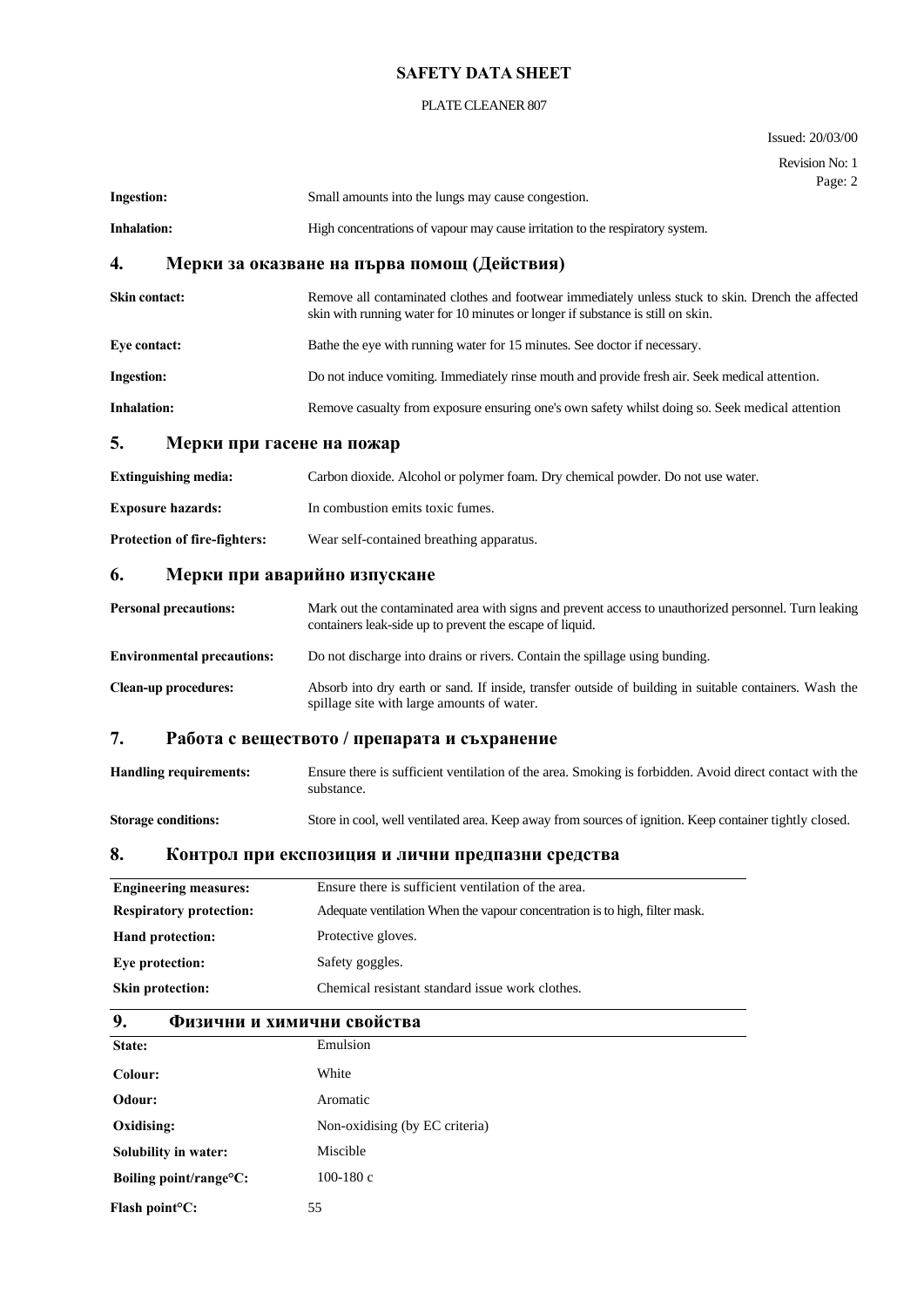#### PLATE CLEANER 807

Issued: 20/03/00

Revision No: 1 Page: 3

**Autoflammability°C:** >200

Г

П

## **10. Стабилност и реактивоспособнос**

| <b>Stability:</b>           | Stable under normal conditions. |
|-----------------------------|---------------------------------|
| <b>Conditions to avoid:</b> | Sources of ignition.            |
| <b>Materials to avoid:</b>  | Oxidising agents.               |

| 11.                  | Токсикологическа информация |
|----------------------|-----------------------------|
| <b>Ingredient 1:</b> | <b>AROMATIC HYDROCARBON</b> |
|                      | IHL $LD50 > 5mg/l$          |
|                      | ORL $LD50 > 2000$ mg/kg     |
|                      | $SKN LDS0 > 2000$ mg/kg     |
| <b>Ingredient 3:</b> | 1,2,4-TRIMETHYLBENZENE      |
|                      | IPR RAT LDLO 1752mg/kg      |
|                      | ORL RAT LD50 5gm/kg         |
| <b>Ingredient 4:</b> | ORTHOPHOSPHORIC ACID100%    |
|                      | ORL RAT LD50 1530mg/kg      |

# **12. Информация за околната среда 13. Третиране на отпадъците** Waste disposal: Disposal should be dealt with only by qualified personnel familiar with the specific substance. **Disposal of packaging** Should be disposed of in accordance with national regulations. **NB:** The user's attention is drawn to the possible existence of regional or national regulations regarding disposal.

| 14.<br>Информация за транспортиране |                          |
|-------------------------------------|--------------------------|
| <b>ADR/RID</b>                      |                          |
| UN no:                              | 1993                     |
| <b>ADR Class:</b>                   | 3                        |
| Hazard ID no:                       | 30                       |
| Labelling:                          | 3                        |
| Shipping name:                      | FLAMMABLE LIQUID, N.O.S. |
| <b>IMDG/IMO</b>                     |                          |
| UN no:                              | 1993                     |
| <b>Class:</b>                       | 3.3                      |
| Packing group:                      | III                      |
| EmS:                                | $3-07$                   |
| <b>Marine pollutant:</b>            | <b>YES</b>               |
| Labelling:                          | 3                        |
| IATA / ICAO                         |                          |